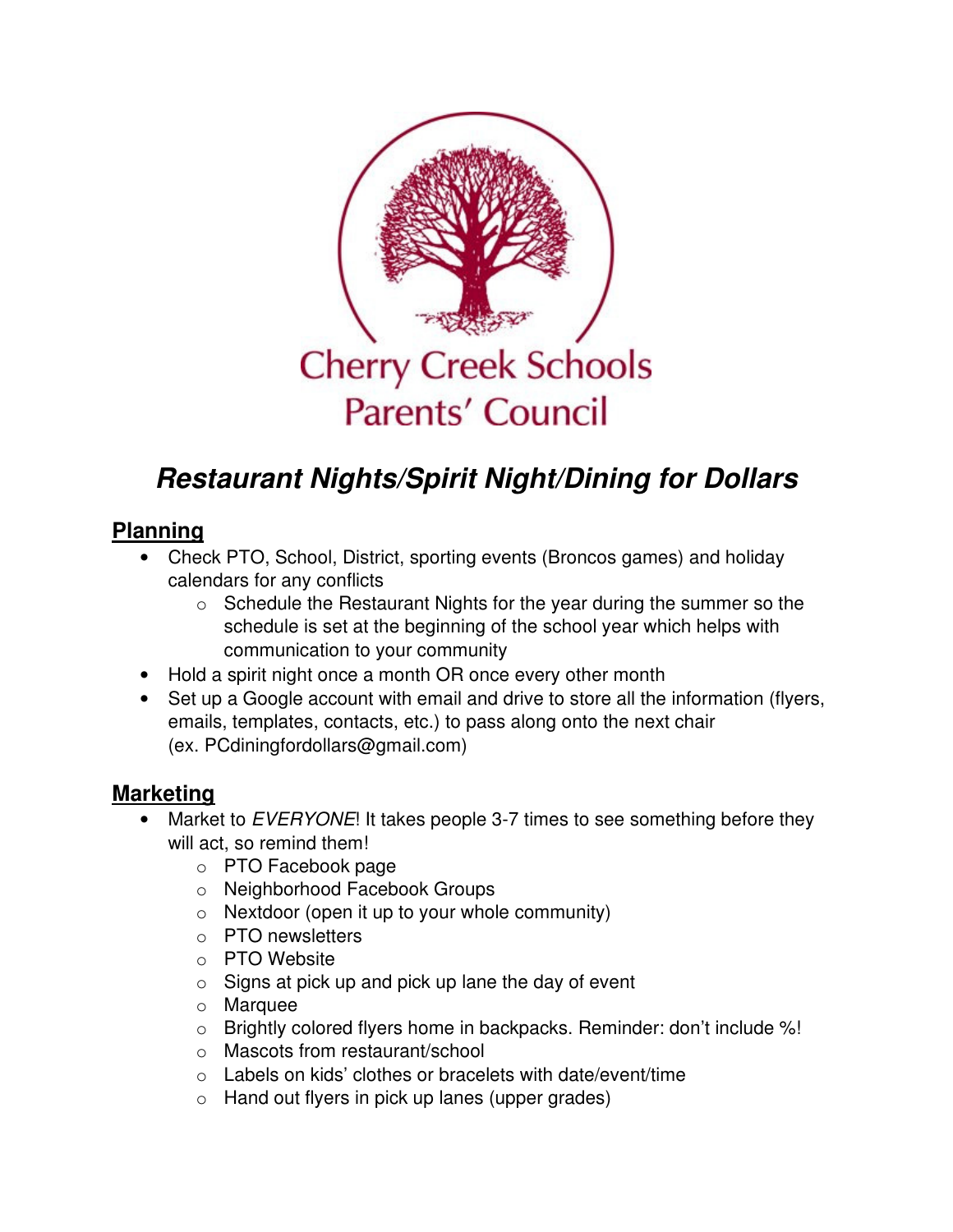- Make a template flyer to update (some restaurants require usage of their flyer)
- Use Print Services to create and print flyers/posters
- Use a signature color for your flyers so everyone knows it is a Restaurant Night flyer
- Events can be promoted as a community event and a chance for families to get together
- Ask teachers to get involved. Some restaurants encourage you to have teachers volunteer to help at the cash register or serve to increase turnout
- Have BOD and Chairs email people in the community
- Ask parents in each grade to reach out to families in their grade
- Reach out to new families in all the grades as well as incoming Kindergarteners

#### **IRS Rules**

• Advertising- language containing price information, dollar savings, dollar value, endorsements, and inducements to purchase or use products and services. The IRS has rules around advertising which can constitute Unrelated Business Taxable Income (UBTI). If you collect more than \$1,000 of unrelated business income in a calendar year, a separate return (990-T) must be filed with the IRS. So, rather than "advertising" your school restaurant night with flyers that detail the \$ value or % back that your school will earn, it is best to promote with general language such as "Come and support our school at XXXX Restaurant"

## **Money Raised**

- The higher % the more money that comes back to your PTO
- Look for restaurants that give 30-50% back and/or serve alcohol to increase your dollars raised
- Higher dollar restaurants (so more \$ back to your school) might be a good option to try but it depends on the schools' demographics
- Many locally owned or franchised restaurants decide their % back to schools. Ask if they would consider giving back more and remind them how many patrons and business they get from your school community
- Combine with other events
	- o Before/after a school social/community event
	- $\circ$  Two neighboring restaurants to appeal to more families
	- o Shopping fundraising event near the restaurant
- Ask for the whole day, not just a meal, to allow more time for families to participate

**NOTE:** If the goal is a community event (not fundraising) then % may not be as important